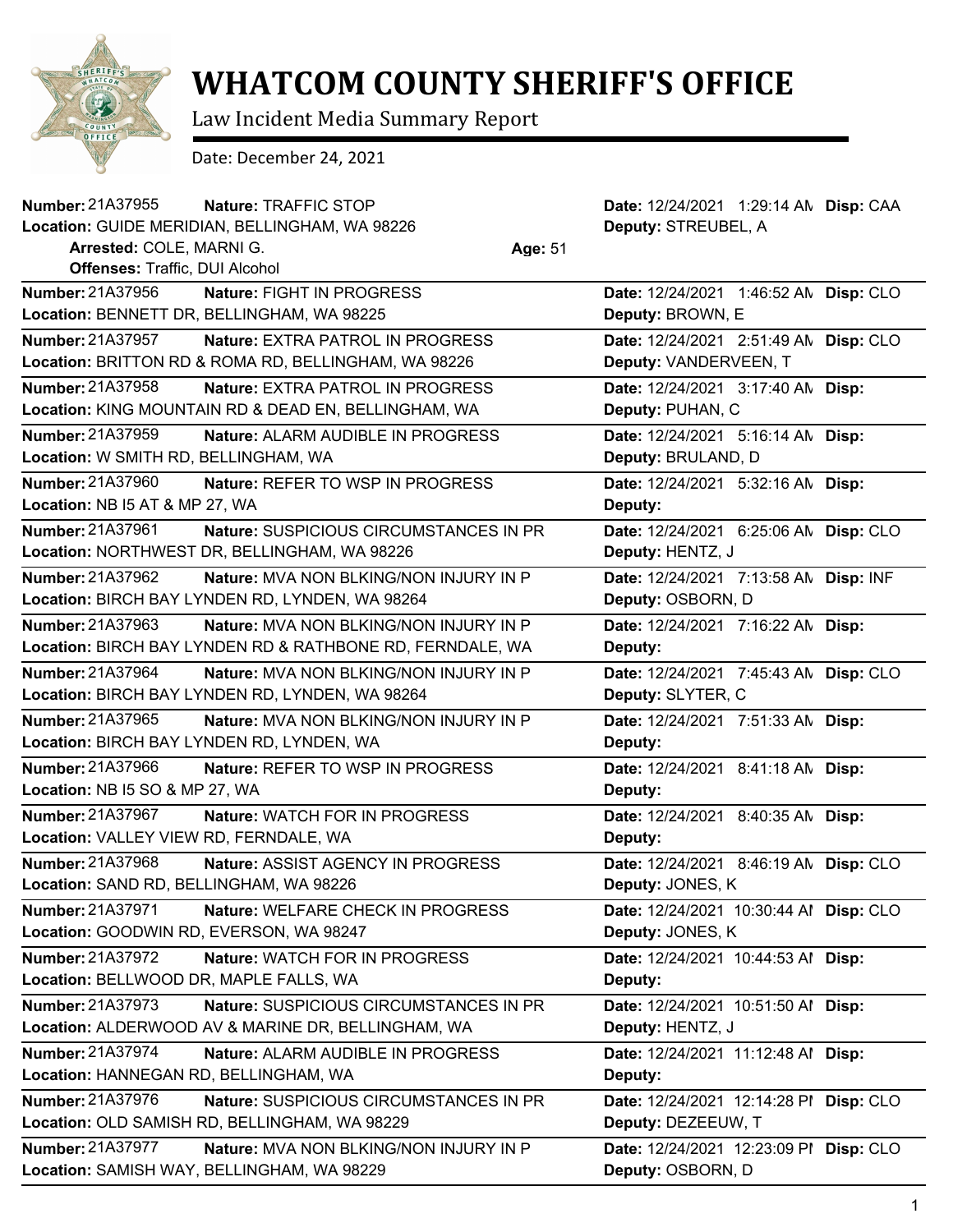| <b>Number: 21A37978</b>                   | Nature: GAME LAW VIOLATION COLD CALL                  | Date: 12/24/2021 12:37:06 PI Disp:     |
|-------------------------------------------|-------------------------------------------------------|----------------------------------------|
| Location: MISSION RD, BELLINGHAM, WA      |                                                       | Deputy:                                |
| <b>Number: 21A37979</b>                   | Nature: VEHICLE PROWL IN PROGRESS                     | Date: 12/24/2021 12:40:21 PI Disp: CLO |
|                                           | Location: OLD SAMISH RD, BELLINGHAM, WA 98229         | Deputy: DEZEEUW, T                     |
| Number: 21A37980                          | Nature: WELFARE CHECK IN PROGRESS                     | Date: 12/24/2021 12:50:27 PI Disp:     |
| Location: AUSTIN CREEK LN, BELLINGHAM, WA |                                                       | Deputy:                                |
| <b>Number: 21A37981</b>                   | Nature: HANGUP (911) IN PROGRESS                      | Date: 12/24/2021 12:51:52 PI Disp:     |
| Location: AUSTIN CREEK LN, BELLINGHAM, WA |                                                       | Deputy:                                |
| Number: 21A37982                          | Nature: SEARCH AND RESCUE IN PROGRESS                 | Date: 12/24/2021 12:54:33 PI Disp:     |
| Location:                                 |                                                       | Deputy:                                |
| Number: 21A37985                          | Nature: HAZARD IN PROGRESS                            | Date: 12/24/2021 1:24:41 PM Disp:      |
| Location: E SMITH RD, BELLINGHAM, WA      |                                                       | Deputy: JONES, K                       |
| Number: 21A37990                          | Nature: ASSIST AGENCY IN PROGRESS                     | Date: 12/24/2021 2:15:10 PM Disp:      |
|                                           | Location: KWINA RD & HILLAIRE RD, BELLINGHAM, WA      | Deputy:                                |
| Number: 21A37991                          | Nature: BURGLARY COLD CALL                            | Date: 12/24/2021 2:16:50 PM Disp:      |
| Location: HOLLY LN, MAPLE FALLS, WA       |                                                       | Deputy: JONES, K                       |
| Number: 21A37992                          | Nature: SUSPICIOUS PERSON COLD CALL                   | Date: 12/24/2021 2:21:14 PN Disp: CLO  |
|                                           | Location: WELLING RD, BELLINGHAM, WA 98226            | Deputy: JAMES, J                       |
| Number: 21A37997                          | Nature: MVA BLOCKING IN PROGRESS                      | Date: 12/24/2021 3:05:00 PM Disp: CLO  |
| Location: MASSEY RD, EVERSON, WA 98247    |                                                       | Deputy: OSBORN, D                      |
| Number: 21A37998                          | <b>Nature: MVA NON BLKING/NON INJURY COLD</b>         | Date: 12/24/2021 3:19:03 PM Disp:      |
|                                           | Location: S CHURCH RD & ULRICH RD, FERNDALE, WA       | Deputy:                                |
| Number: 21A38001                          | Nature: ALARM AUDIBLE IN PROGRESS                     | Date: 12/24/2021 4:54:50 PN Disp: CLO  |
| Location: FIR TREE LN, BLAINE, WA 98230   |                                                       | Deputy: INGERMANN, N                   |
| Number: 21A38003                          | Nature: PROWLER IN PROGRESS                           | Date: 12/24/2021 5:17:03 PN Disp: CLO  |
| Location: NORTHWEST DR, BELLINGHAM, WA    |                                                       | Deputy: WRIGHT, M                      |
| Number: 21A38004                          | Nature: THEFT COLD CALL                               | Date: 12/24/2021 5:29:25 PN Disp: CLO  |
| Location: KELLY RD, BELLINGHAM, WA 98226  |                                                       | Deputy: JAMES, J                       |
| Number: 21A38005                          | <b>Nature: WATCH FOR IN PROGRESS</b>                  | Date: 12/24/2021 5:36:26 PM Disp:      |
| Location: HILLSIDE RD, DEMING, WA         |                                                       | Deputy:                                |
| Number: 21A38006                          | <b>Nature: DOMESTIC VERBAL IN PROGRESS</b>            | Date: 12/24/2021 5:37:44 PM Disp: CLO  |
| Location: MARINE DR, BELLINGHAM, WA       |                                                       | Deputy: WRIGHT, M                      |
| Number: 21A38007                          | Nature: Not available.                                | Date: 12/24/2021 5:53:50 PM Disp:      |
| Location: HILLSIDE RD, DEMING, WA         |                                                       | Deputy: NELSON, G                      |
| Number: 21A38008                          | Nature: CUSTODIAL INTERFERENCE IN PROG                | Date: 12/24/2021 6:10:28 PM Disp:      |
| Location: KLINE RD, BELLINGHAM, WA        |                                                       | Deputy: NYHUS, J                       |
| Number: 21A38010                          | Nature: VEHICLE PROWL COLD CALL                       | Date: 12/24/2021 6:45:08 PN Disp: CLO  |
|                                           | Location: PANGBORN RD & TRAPLINE RD, LYNDEN, WA 98264 | Deputy: VANDYKE, F                     |
| Number: 21A38011                          | Nature: ASSIST CITIZEN IN PROGRESS                    | Date: 12/24/2021 6:56:22 PM Disp:      |
| Location: SNOHOMISH RD, BLAINE, WA        |                                                       | Deputy:                                |
| Number: 21A38012                          | Nature: WELFARE CHECK IN PROGRESS                     | Date: 12/24/2021 6:56:42 PN Disp: CLO  |
| Location: PORTAL WAY, BLAINE, WA 98230    |                                                       | Deputy: INGERMANN, N                   |
| Number: 21A38013                          | Nature: ASSIST AGENCY IN PROGRESS                     | Date: 12/24/2021 7:13:27 PM Disp: CLO  |
|                                           | Location: MERIDIAN ST & KLINE RD, BELLINGHAM, WA      | Deputy: WRIGHT, M                      |
| Number: 21A38014                          | Nature: FIREWORKS IN PROGRESS                         | Date: 12/24/2021 7:29:01 PM Disp:      |
| Location: DEMING RD, DEMING, WA           |                                                       | Deputy:                                |
| Number: 21A38015                          | Nature: ASSIST AGENCY IN PROGRESS                     | Date: 12/24/2021 7:31:36 PN Disp: CLO  |
|                                           | Location: MP 268 INTERSTATE 5, CUSTER, WA 98240       | Deputy: INGERMANN, N                   |